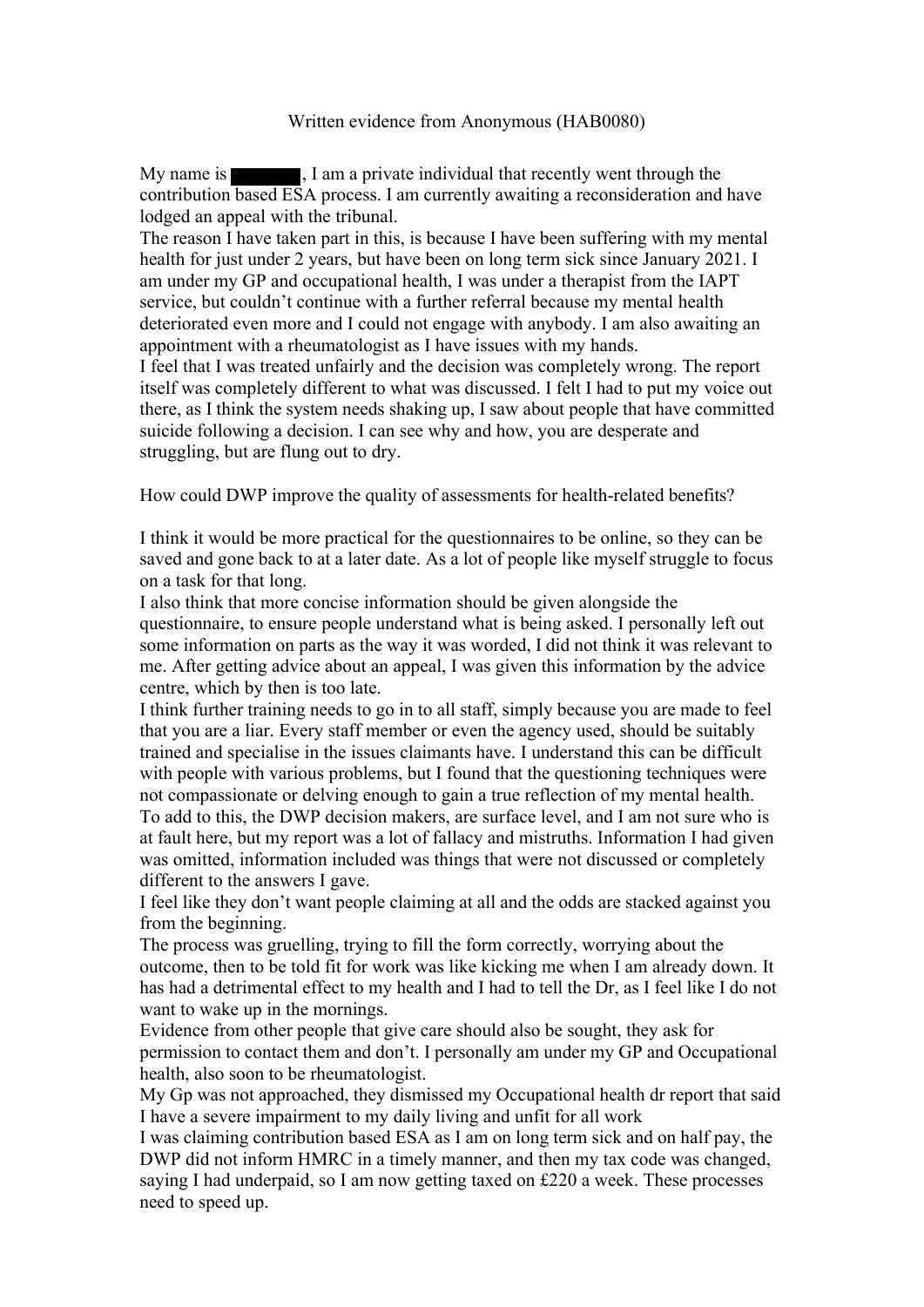Also my telephone assessment, I was asked a question stopped when answering and was told "hold on I have to type that." This is off putting, you are then pushed to the next question even though you may not have finished the last. Just felt very robotic, did not feel compassion or that I could open up properly.

4. Do the descriptors for ESA accurately assess claimants' ability to work? If not, how should they be changed?

I think the main descriptors are fine in themselves, but the subtext with examples should be expanded. It needs to be more user friendly. Or additional paperwork should be supplied with more context. As I said I did not realise at the time I could of filled in other boxes as I didn't think they were relevant to me, until after I had my decision and got advice.

6. How practical would it be for DWP's decision makers to rely on clinician input, without a separate assessment, to make decisions on benefit entitlement? What are the benefits and the drawbacks of such an approach? AND 9b. What would be the benefits and drawbacks of DWP bringing assessments "in house", rather than contracting them to external organisations (Capita, Atos and Maximus)? In particular, would this help to increase trust in the process?

I don't think that it would be a great idea to leave the decision solely to the DWP, the reason being they are not trained and do not have insight in to medical conditions. I do believe they should rely on the claimants own GPs or specialists rather than a third party. As the person own care givers have more of an informed opinion on the situation. Instead of either not seeking that information or dismissing it when it is provided.

7. Appeals data shows that, for some health-related benefits, up to 76% of tribunals find in favour of the claimant. Why is that?

I believe the DWP are quick to turn down. They do not seek out the claimants history or prognosis with their GP or specialists/carers etc. From my own personal experience I know that the report is not a true and factual reflection of what was discussed on the telephone assessment. In my opinion, cases are won because the medical evidence is shown to the tribunal and they can see that the DWP decision was not of a sufficient standard. Also the DWP do not take in to consideration things that we have sent by our own medical professionals, that have been dealing with us personally for some time.

What could DWP change earlier in the process to ensure that fewer cases go to appeal?

The questionnaire has 2 questions, one relating to the GP and one relating to a specialist or somebody that provides care, about the DWP contacting them for further evidence. So my answer to this question is use them! No point having a question asking for consent if they don't bother to do it. Although, in my case they rang me and questioned why I had put no to telling the GP the outcome, and I felt I had to change it. They used it to tell my GP I was fit for work!